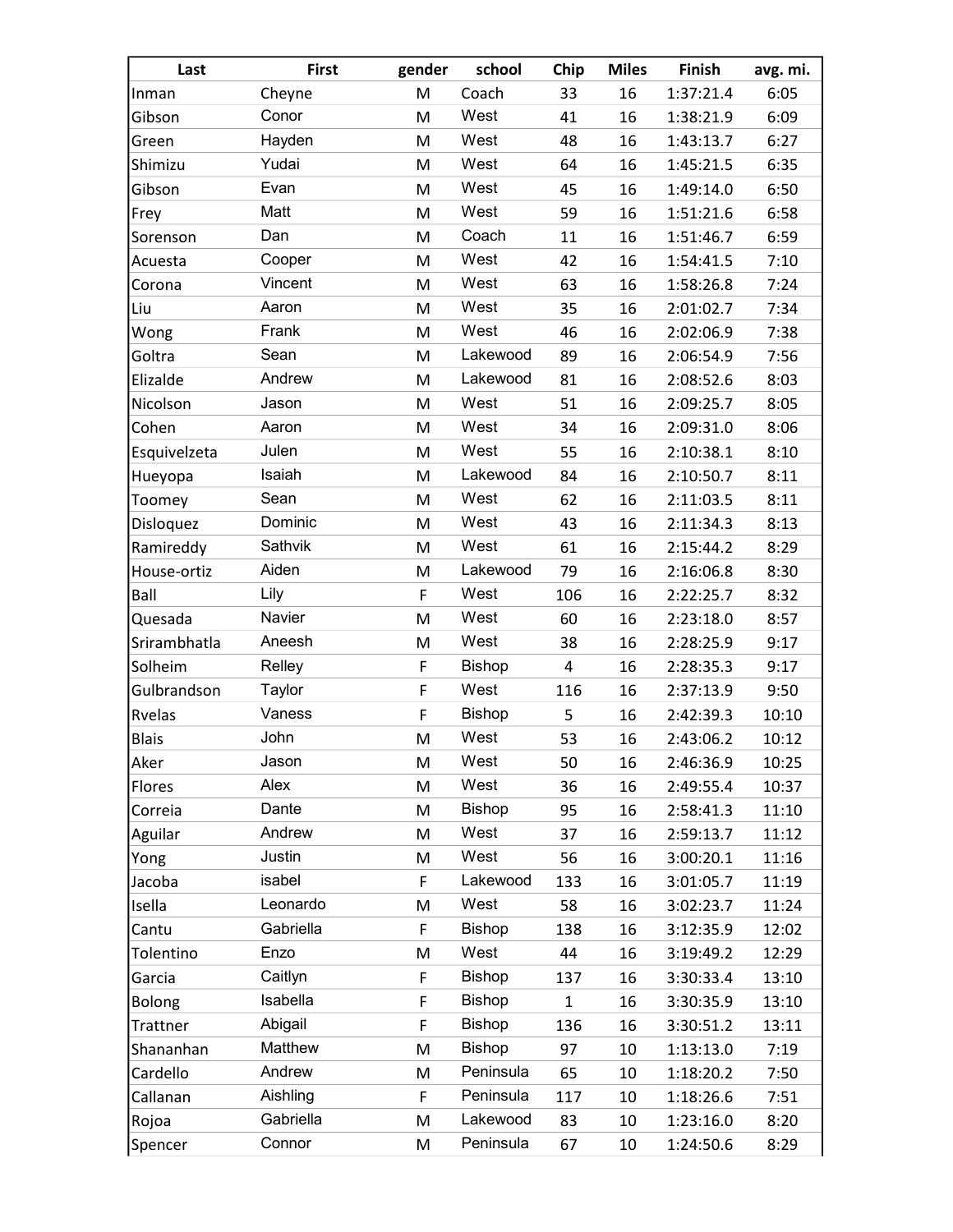| Mcfarline      | Olicer        | M  | Peninsula     | 75             | 10 | 1:25:51.0  | 8:35  |
|----------------|---------------|----|---------------|----------------|----|------------|-------|
| Booth          | Dylan         | M  | Peninsula     | 68             | 10 | 1:26:12.7  | 8:37  |
| Ding           | Elijiah       | M  | Coach         | 12             | 10 | 1:26:17.9  | 8:38  |
| Sedillos       | Jack          | M  | Peninsula     | 71             | 10 | 1:27:17.5  | 8:44  |
| Hamilton       | <b>Tyler</b>  | M  | Peninsula     | 76             | 10 | 1:27:27.3  | 8:45  |
| Fuuller        | Caden         | M  | Bishop        | 90             | 10 | 1:29:26.3  | 8:57  |
| Hurst          | Joshua        | M  | Bishop        | 96             | 10 | 1:29:41.9  | 8:58  |
| Parker         | Jacob         | M  | Peninsula     | 72             | 10 | 1:33:01.7  | 9:18  |
| Deley          | Will          | M  | Peninsula     | 77             | 10 | 1:33:05.1  | 9:19  |
| Woodward       | Madison       | F  | Peninsula     | 120            | 10 | 1:33:07.3  | 9:19  |
| Webster        | Lauren        | F  | Peninsula     | 119            | 10 | 1:33:57.6  | 9:24  |
| Rabang         | Sophia        | F  | West          | 115            | 10 | 1:36:04.5  | 9:36  |
| Moore          | Paige         | F  | Coach         | 13             | 10 | 1:37:28.1  | 9:45  |
| Terrill        | Liana         | F  | West          | 105            | 10 | 1:37:51.3  | 9:47  |
| Ramirez        | Nathan        | M  | Lakewood      | 9              | 10 | 1:41:13.6  | 10:07 |
| Perez Rivieria | Destiny       | F  | Lakewood      | 131            | 10 | 1:41:13.7  | 10:07 |
| Sherry         | Mark          | M  | Peninsula     | 74             | 10 | 1:44:52.8  | 10:29 |
| Yuasa          | Haruka        | F  | Peninsula     | 118            | 10 | 1:45:21.4  | 10:32 |
| Park           | Olivia        | F  | <b>Bishop</b> | 3              | 10 | 1:45:47.7  | 10:35 |
| Khorey         | Peyton        | F  | Peninsula     | 122            | 10 | 1:47:04.9  | 10:42 |
| Marquez        | Brooklynn     | F  | Lakewood      | 127            | 10 | 1:47:51.4  | 10:47 |
| Jackson        | Caleeya       | F  | Lakewood      | 128            | 10 | 1:47:51.6  | 10:47 |
| <b>Blalara</b> | Charles       | M  | Bishop        | 94             | 10 | 1:49:17.4  | 10:56 |
| Carpenter      | <b>Bailee</b> | F  | Lakewood      | 126            | 10 | 1:49:58.7  | 11:00 |
| Monh           | Jessica       | F  | Lakewood      | 135            | 10 | 1:51:54.4  | 11:11 |
| Martinez       | Reese         | F  | West          | 112            | 10 | 2:00:30.6  | 12:03 |
| Harasaki       | Kiara         | F  | West          | 104            | 10 | 2:02:07.4  | 12:13 |
| Garcia         | Frances       | F  | West          | 103            | 10 | 2:10:39.8  | 13:04 |
| Cangro         | Edan          | M  | Lakewood      | 82             | 10 | 2:11:42.8  | 13:10 |
| Miranda        | Julian        | M  | Lakewood      | 85             | 10 | 2:15:02.7  | 13:30 |
| Chung          | Mina          | F. | West          | 110            | 10 | 2:15:05.8  | 13:31 |
| Damian         | Eileen        | F  | Lakewood      | 132            | 10 | 2:18:28.2  | 13:51 |
| Carpenter      | Chloe         | F  | Lakewood      | 129            | 10 | 2:18:32.0  | 13:51 |
| Russo          | Noah          | F  | West          | 111            | 10 | 2:21:33.5  | 14:09 |
| Yu             | Selene        | F  | West          | 114            | 10 | 2:26:14.1  | 14:37 |
| Park           | Abigail       | F  | West          | 101            | 10 | 2:26:43.2  | 14:40 |
| Schneider      | Erin          | F  | West          | 102            | 10 | 2:29:06.4  | 14:55 |
| Naylor         | Regan         | F  | West          | 113            | 10 | 2:29:47.3  | 14:59 |
| Millican       | Kayla         | F  | West          | 6              | 5  | 0:51:38.8  | 10:20 |
| Tennant        | Lana          | F  | <b>Bishop</b> | $\overline{2}$ |    | <b>DNF</b> |       |
| Goodin         | Sydney        | F  | Lakewood      | 7              |    | <b>DNF</b> |       |
| Shen           | Angus         | M  | West          | 39             |    | <b>DNF</b> |       |
| Avalos         | Camilo        | M  | West          | 40             |    | <b>DNF</b> |       |
| Kim            | Isaac         | M  | West          | 49             |    | <b>DNF</b> |       |
| Smith          |               |    | West          |                |    |            |       |
|                | Kia           | M  |               | 57             |    | <b>DNF</b> |       |